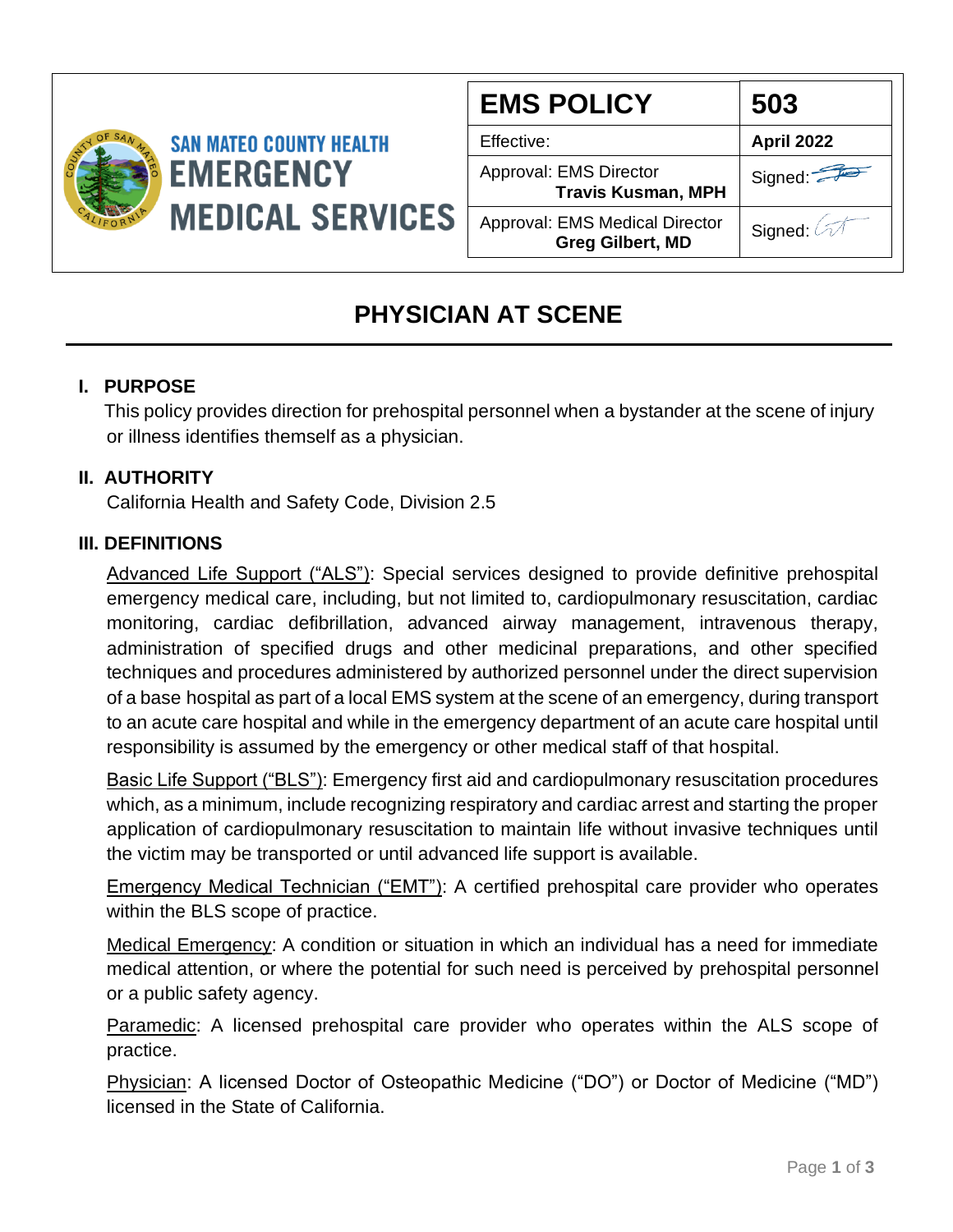

#### **IV. POLICY**

- A. If a bystander at an emergency scene identifies her/himself as a physician and wishes to direct patient care, prehospital personnel shall show the card issued by the State of California entitled, "Note to Physician on Involvement with EMTs/ Paramedics" (attached).
- B. Prehospital personnel should provide endorsed alternatives for physician involvement, which include:
	- 1. "After identifying yourself by name as a physician licensed in the State of California, and, if requested, showing proof of identity, you may choose to do one of the following:
		- a. Offer your assistance with another pair of eyes, hands or suggestions, but let the life support team remain under Base Hospital control.
		- b. Request to talk to the Base Hospital physician and directly offer your medical advice and/or assistance.
		- c. Take responsibility for the care given by the life support team and physically accompany the patient until the patient arrives at the hospital and responsibility is assumed by the receiving physician. In addition, you must sign for all instructions given in accordance with local policy and procedure. (Whenever possible, remain in contact with the Base Hospital physician.)"
- C. If the physician on scene desires option B(1)(a), the Base Hospital will retain medical control if Base Hospital contact was established.
- D. If the physician on scene desires option B(1)(b) or B(1)(c), prehospital personnel will:
	- 1. Ask to see the physician's valid California medical license, unless the prehospital provider knows the physician.
	- 2. Immediately contact the Base Hospital and speak to the Base Hospital Physician.
	- 3. Paramedics will make ALS equipment and supplies available to the physician and help within their scope of practice only.
	- 4. Ensure the physician accompanies the patient to the receiving hospital in the ambulance.
	- 5. Ensure the physician signs for all instructions and medical care given on the EMS patient care report.